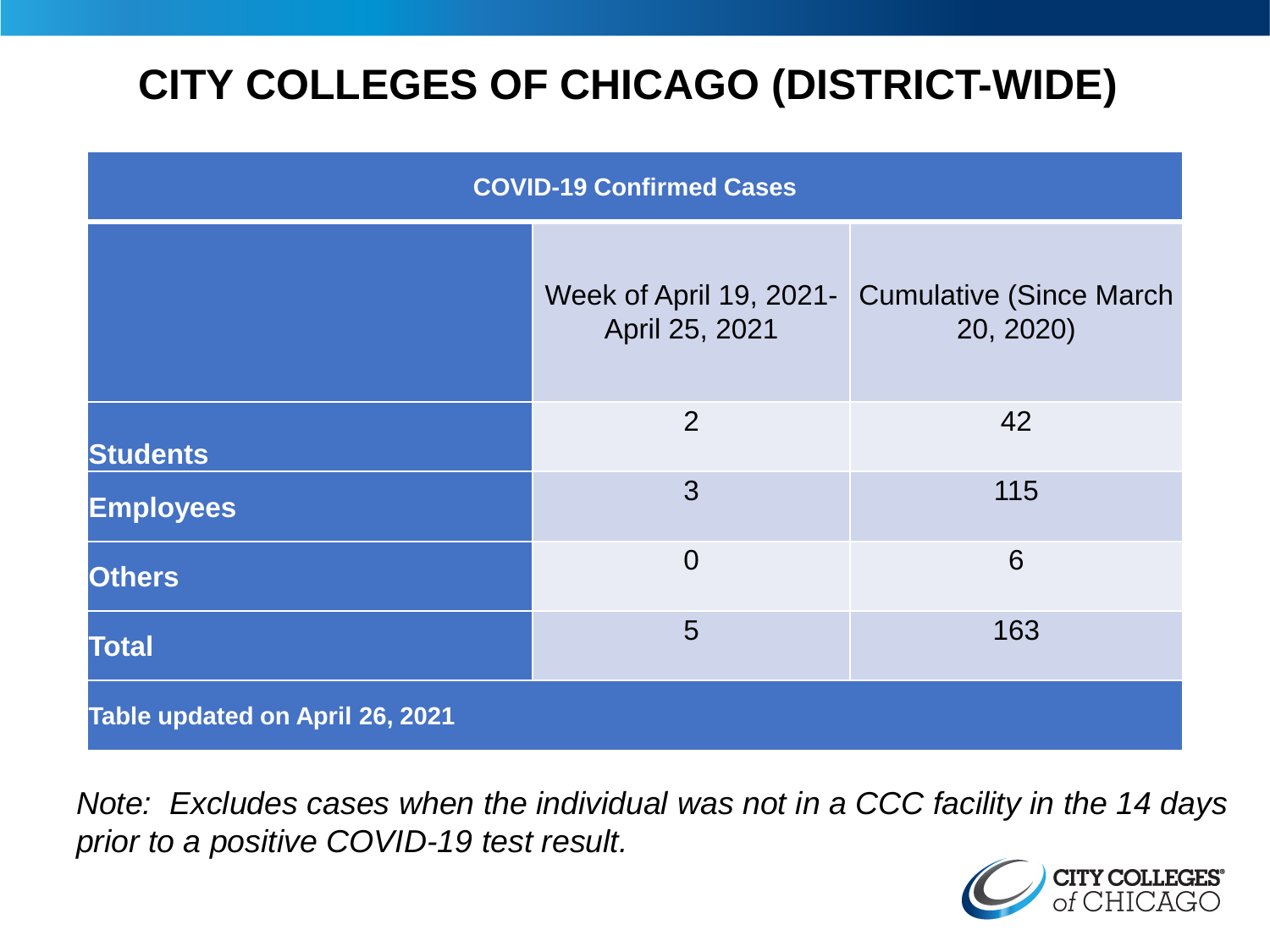### **DALEY COLLEGE**

| <b>COVID-19 Confirmed Cases</b> |                                           |                                              |
|---------------------------------|-------------------------------------------|----------------------------------------------|
|                                 | Week of April 19, 2021-<br>April 25, 2021 | <b>Cumulative (Since March)</b><br>20, 2020) |
| <b>Students</b>                 | $\overline{0}$                            | $\overline{0}$                               |
| <b>Employees</b>                | $\overline{0}$                            | 15                                           |
| <b>Others</b>                   | $\overline{0}$                            | $\overline{0}$                               |
| <b>Total</b>                    | $\overline{0}$                            | 15                                           |
| Table updated on April 26, 2021 |                                           |                                              |

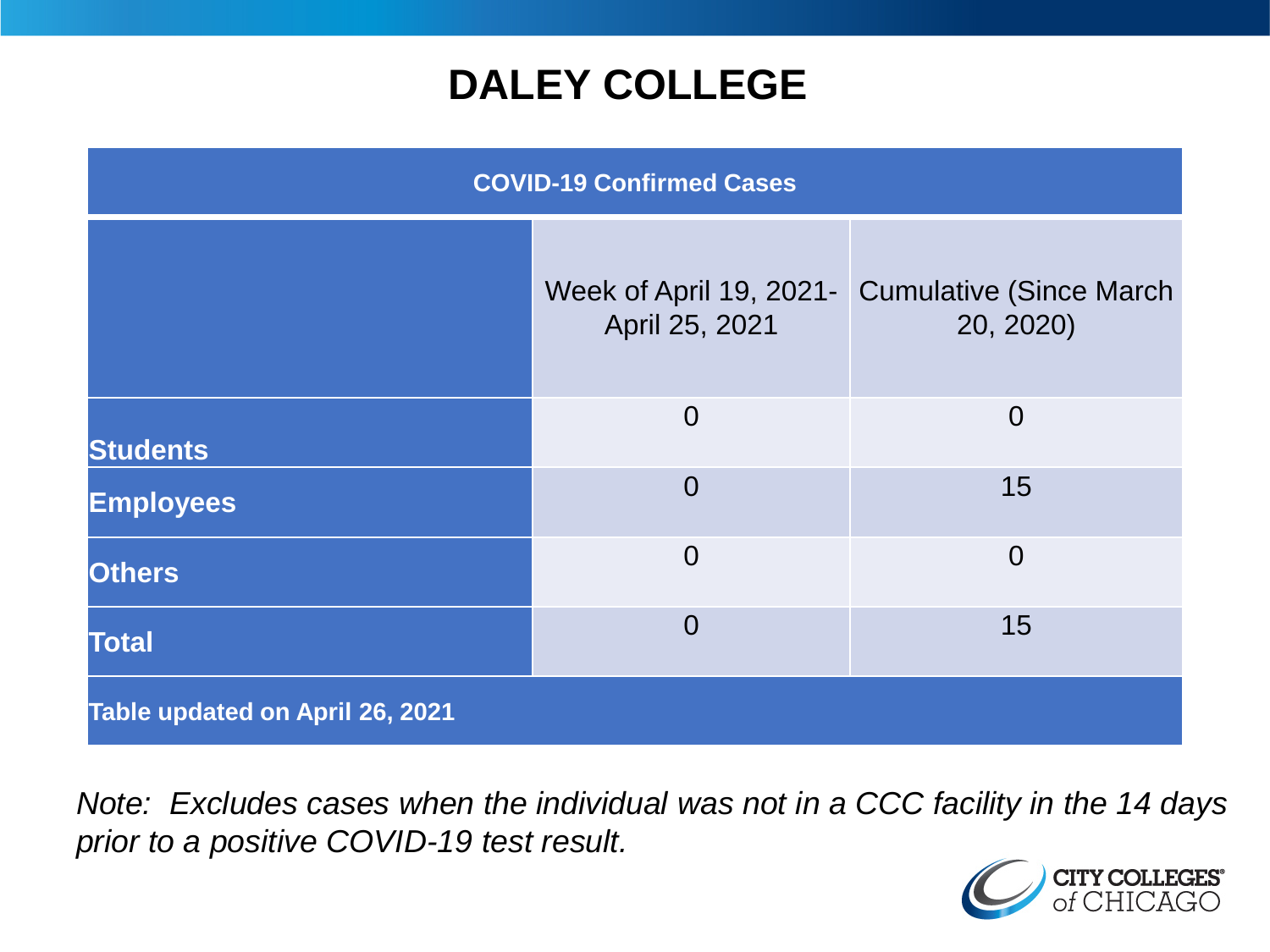### **HAROLD WASHINGTON COLLEGE**

| <b>COVID-19 Confirmed Cases</b> |                                           |                                              |
|---------------------------------|-------------------------------------------|----------------------------------------------|
|                                 | Week of April 19, 2021-<br>April 25, 2021 | <b>Cumulative (Since March)</b><br>20, 2020) |
| <b>Students</b>                 | 1                                         | 8                                            |
| <b>Employees</b>                | $\Omega$                                  | 10                                           |
| <b>Others</b>                   | $\overline{0}$                            | $\overline{2}$                               |
| <b>Total</b>                    | 1                                         | 20                                           |
| Table updated on April 26, 2021 |                                           |                                              |

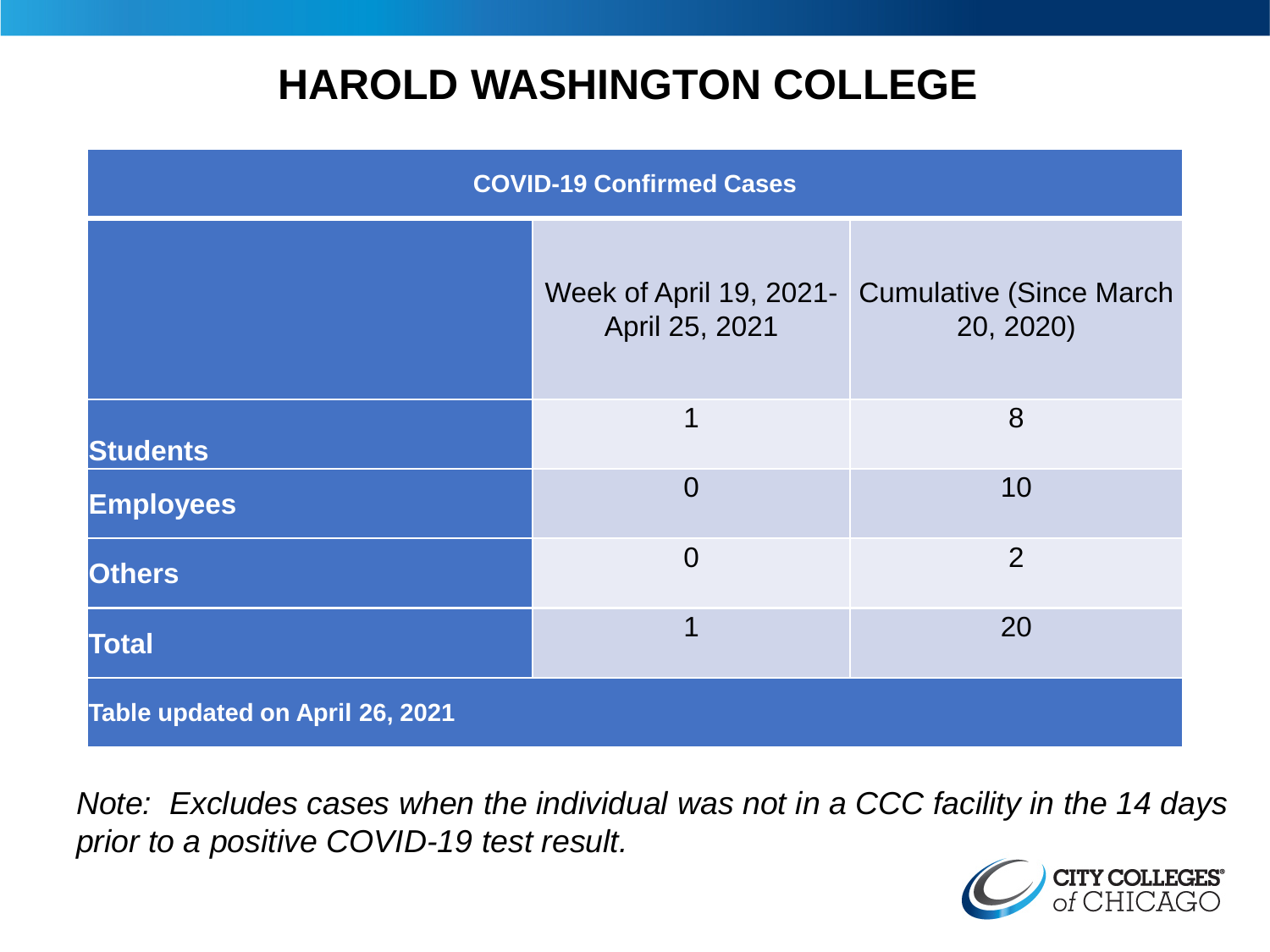### **KENNEDY-KING COLLEGE**

| <b>COVID-19 Confirmed Cases</b> |                                           |                                              |
|---------------------------------|-------------------------------------------|----------------------------------------------|
|                                 | Week of April 19, 2021-<br>April 25, 2021 | <b>Cumulative (Since March)</b><br>20, 2020) |
| <b>Students</b>                 | $\overline{0}$                            | 7                                            |
| <b>Employees</b>                | $\overline{0}$                            | 16                                           |
| <b>Others</b>                   | $\overline{0}$                            | 1                                            |
| <b>Total</b>                    | $\overline{0}$                            | 24                                           |
| Table updated on April 26, 2021 |                                           |                                              |

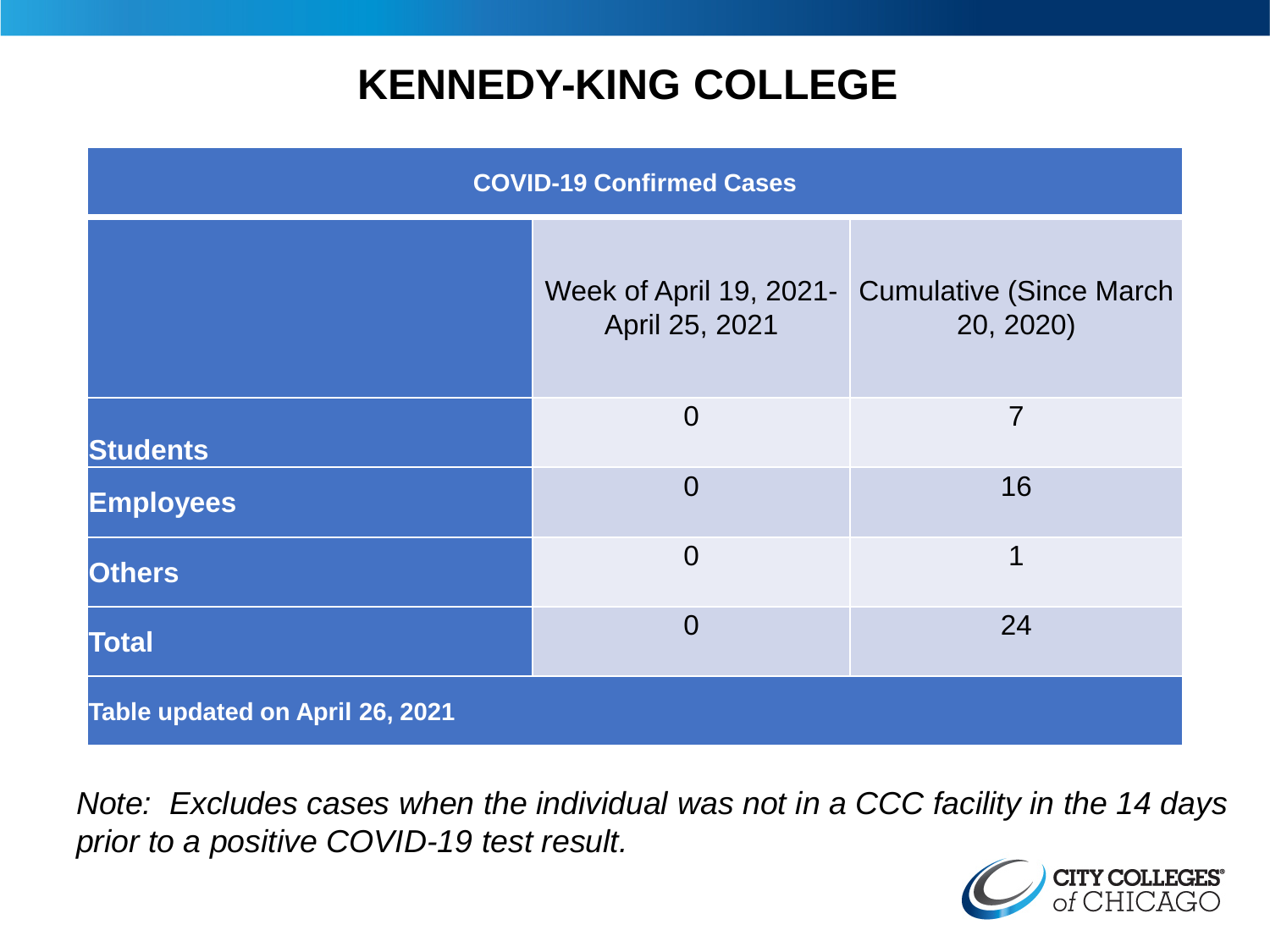## **MALCOLM X COLLEGE**

| <b>COVID-19 Confirmed Cases</b> |                                           |                                              |
|---------------------------------|-------------------------------------------|----------------------------------------------|
|                                 | Week of April 19, 2021-<br>April 25, 2021 | <b>Cumulative (Since March)</b><br>20, 2020) |
| <b>Students</b>                 | 1                                         | 20                                           |
| <b>Employees</b>                | $\overline{0}$                            | 24                                           |
| <b>Others</b>                   | $\overline{0}$                            | 1                                            |
| <b>Total</b>                    | 1                                         | 45                                           |
| Table updated on April 26, 2021 |                                           |                                              |

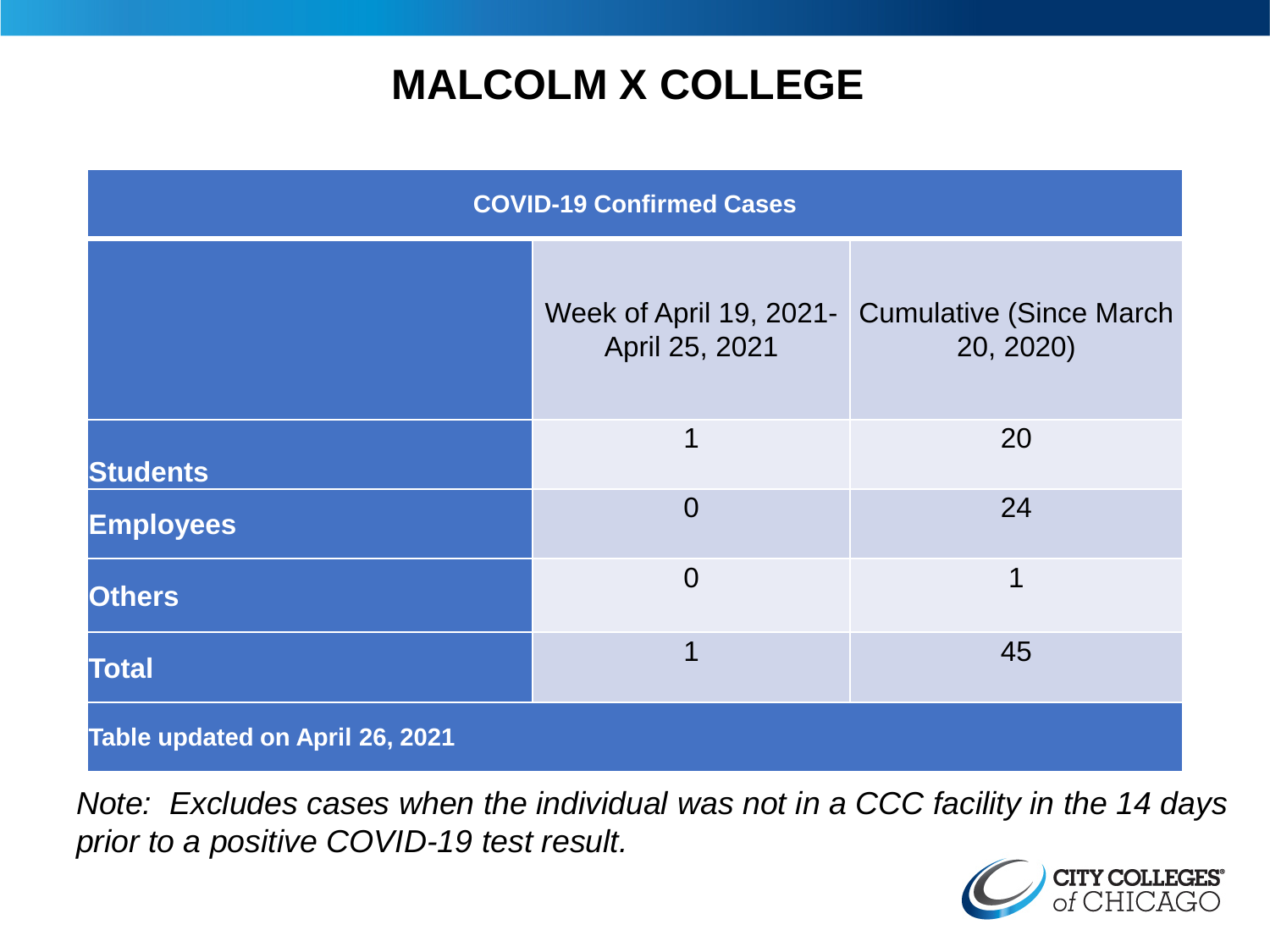# **OLIVE-HARVEY COLLEGE**

| <b>COVID-19 Confirmed Cases</b> |                                           |                                              |
|---------------------------------|-------------------------------------------|----------------------------------------------|
|                                 | Week of April 19, 2021-<br>April 25, 2021 | <b>Cumulative (Since March)</b><br>20, 2020) |
| <b>Students</b>                 | $\overline{0}$                            | 2                                            |
| <b>Employees</b>                | 1                                         | 19                                           |
| <b>Others</b>                   | $\overline{0}$                            | $\overline{0}$                               |
| <b>Total</b>                    | 1                                         | 21                                           |
| Table updated on April 26, 2021 |                                           |                                              |

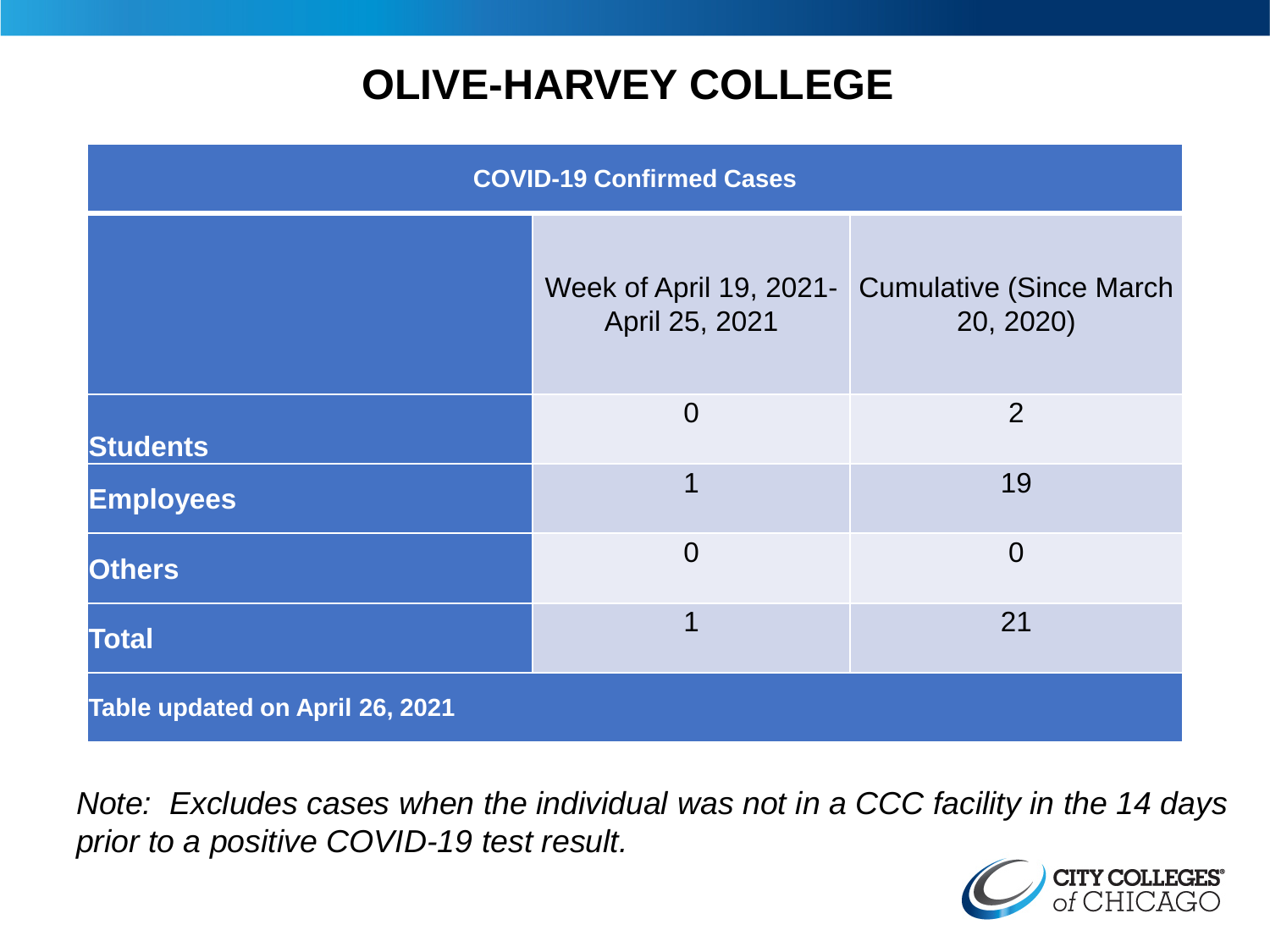### **TRUMAN COLLEGE**

| <b>COVID-19 Confirmed Cases</b> |                                           |                                              |
|---------------------------------|-------------------------------------------|----------------------------------------------|
|                                 | Week of April 19, 2021-<br>April 25, 2021 | <b>Cumulative (Since March)</b><br>20, 2020) |
| <b>Students</b>                 | $\overline{0}$                            | $\overline{4}$                               |
| <b>Employees</b>                | $\overline{0}$                            | 18                                           |
| <b>Others</b>                   | $\overline{0}$                            | $\overline{0}$                               |
| <b>Total</b>                    | $\overline{0}$                            | 22                                           |
| Table updated on April 26, 2021 |                                           |                                              |

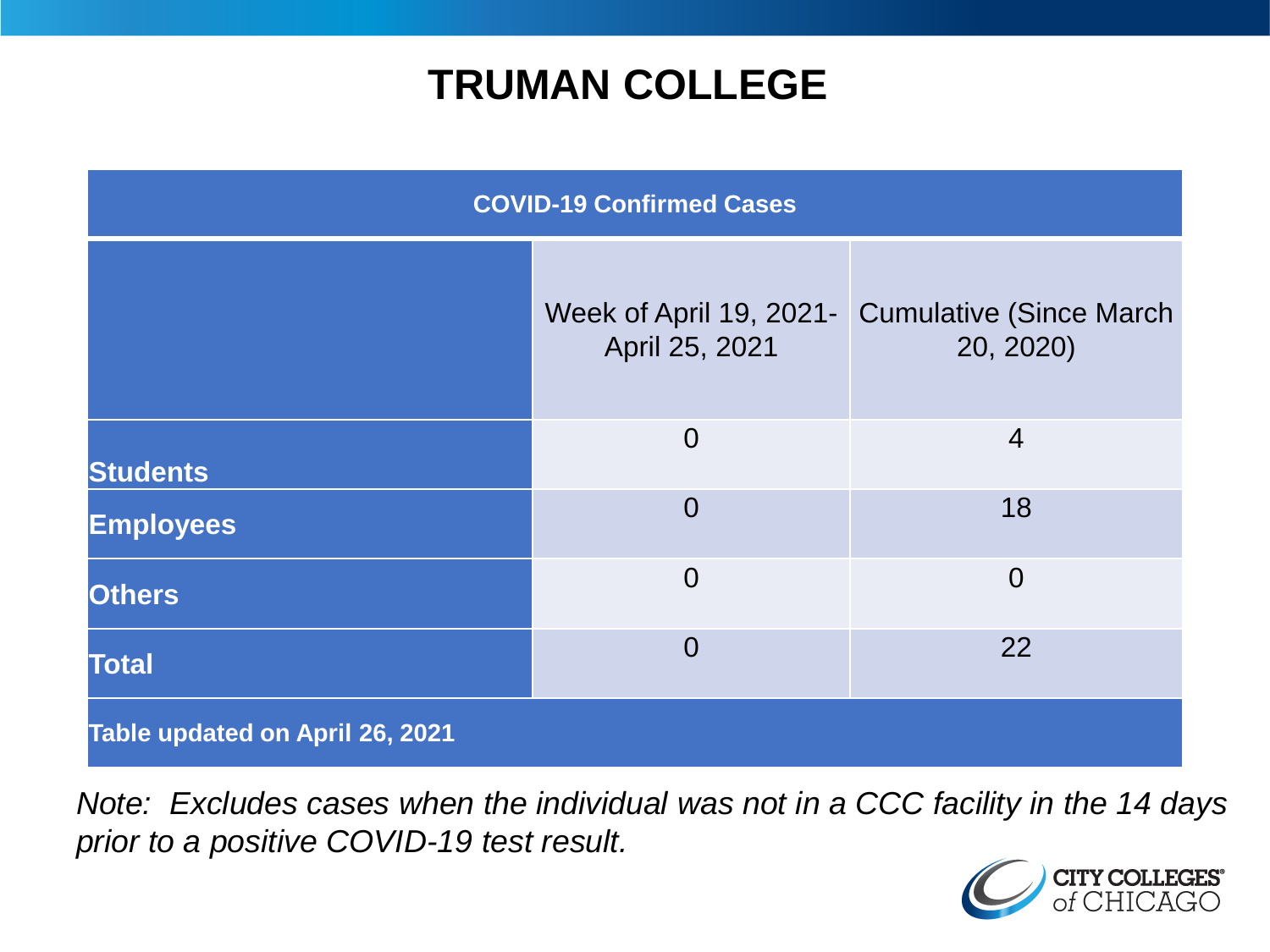### **WRIGHT COLLEGE**

| <b>COVID-19 Confirmed Cases</b> |                                           |                                              |
|---------------------------------|-------------------------------------------|----------------------------------------------|
|                                 | Week of April 19, 2021-<br>April 25, 2021 | <b>Cumulative (Since March)</b><br>20, 2020) |
| <b>Students</b>                 | $\overline{0}$                            | 1                                            |
| <b>Employees</b>                | $\overline{2}$                            | 13                                           |
| <b>Others</b>                   | $\overline{0}$                            | $\overline{0}$                               |
| <b>Total</b>                    | $\overline{2}$                            | 14                                           |
| Table updated on April 26, 2021 |                                           |                                              |